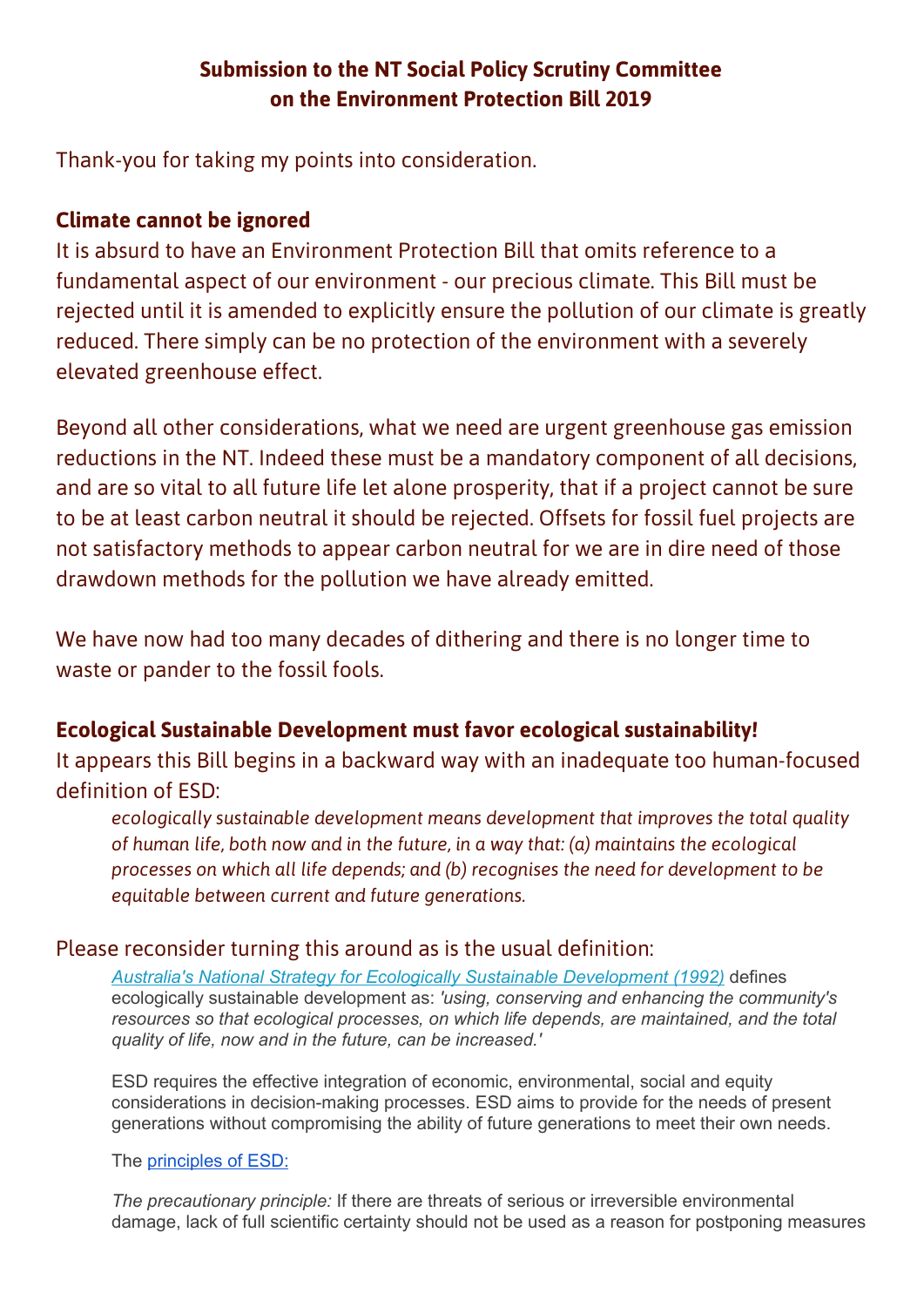to prevent environmental degradation. Public and private decisions should be guided by careful evaluation to avoid serious or irreversible damage to the environment wherever practicable, and an assessment of the risk-weighted consequences of various options.

*Inter-generational equity:* The present generation should ensure that the health, diversity and productivity of the environment are maintained or enhanced for the benefit of future generations,

*Conservation of biological diversity and ecological integrity:* Conservation of biological diversity and ecological integrity should be a fundamental consideration in environmental planning and decision-making processes. Biodiversity refers to the variety of all life. Environmental and species impact statements are one way that this principle is enacted.

*Improved valuation, pricing and incentive mechanisms:* Environmental factors should be included in the valuation of assets and services, such as:

- polluter pays those who generate pollution and waste should bear the cost of containment, avoidance or abatement,
- the users of goods and services should pay prices based on the full life cycle of costs of providing goods and services, including the use of natural resources and assets and the ultimate disposal of any waste,
- environmental goals, having been established, should be pursued in the most cost effective way, by establishing incentive structures, including market mechanisms, that enable those best placed to maximise benefits or minimise costs to develop their own solutions and responses to environmental problems.

Source: [https://www.edonsw.org.au/hys\\_what\\_is\\_ecologically\\_sustainable\\_development](https://www.edonsw.org.au/hys_what_is_ecologically_sustainable_development)

#### **We must never rush decisions**

Much of the proposed Bill is too prescriptive. For example section 99 (2)(b) is too short a time period. If there are 60 days to respond, and it was not discovered until after 20 days that some extra information is required, then why would it be too late to request more information?

I am concerned about clauses 74 and 77, as if the Minister is on leave or has a very busy schedule, it is conceivable that insufficient time is available to consider the matter, properly review the reports, and make additional enquiries. There must at minimum be a delay mechanism that can be made as in such a case simply deeming the project approved is unacceptable. Rushing important decisions does not lead to confidence that the correct decisions are being made. Indeed being so prescriptive in time for assessment ensures the Minister is pretty much a mere rubber stamper and not a proper process of review as it should be.

Clause 74. Time for decision on environmental approval

This clause identifies that the Minister must determine to grant or refuse the environmental approval within 30 business days of receiving the NT EPA's assessment report and draft approval. If the Minister does not make a decision in this timeframe, the approval is deemed to have been granted, and the draft approval (including its conditions) prepared by the NT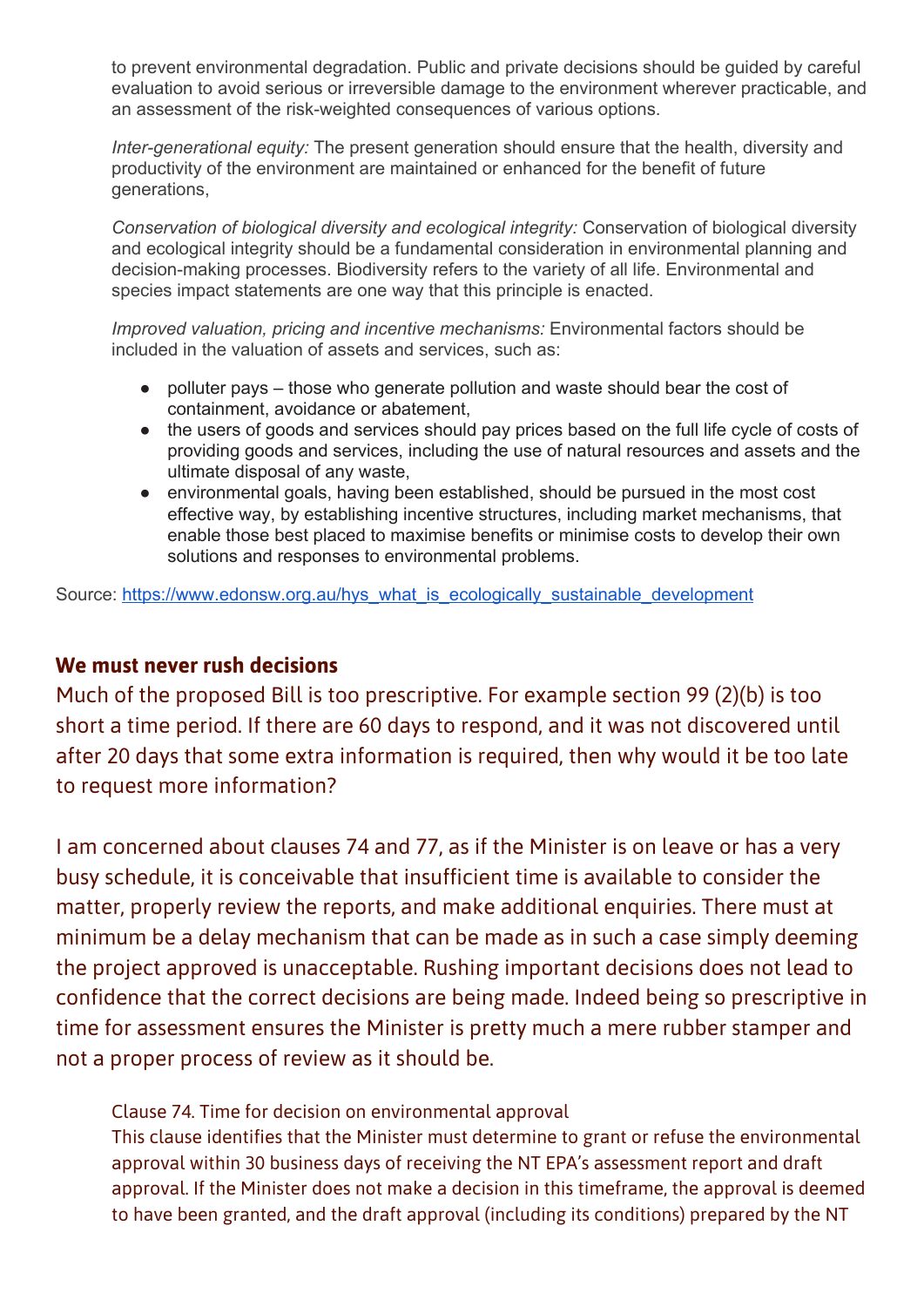EPA becomes the approval instrument. Division 5 specifies processes associated with publishing the environmental approval and statements of reasons for decisions.

Clause 77. Time for decision on statement of unacceptable impact This clause identifies that the Minister must determine to accept or refuse the statement of unacceptable impact within 30 business days of receiving the NT EPA's assessment report and statement. If the Minister does not make a decision in this timeframe, the Minister is deemed to have accepted the statement and environmental approval of the action is refused.

## **Review by all concerned**

Whilst it is warming to note that landholders, neighbours and submitters of assessment submissions are able to call for a judicial review, there needs to be room for other people to be allowed to call for a review. It is too often that people who feel affected by a proposal but don't fit the categories are automatically excluded.

Clause 276. Standing for judicial review

This clause identifies that decisions made by the Minister, NT EPA and CEO are subject to judicial review. It alters the common law position on standing for judicial review by limiting standing to defined persons being:

- A proponent of an action to which the decision relates.
- An applicant for the decision, for example, an applicant for a transfer of an environmental approval.
- A person directly affected by the decision, such as Traditional Owners of land where an action is occurring or a neighbouring land owner.
- A person who made a genuine and valid submission during the assessment and approval process. This clause explicitly excludes persons who submit form letters or sign petitions.

Also, a call for review shouldn't always necessitate going to court. Indeed in clause 277, it seems only the proponent can make a non-judicial review, and this is inadequate.

Clause 277. Review by NTCAT This clause provides that certain decisions made by the CEO can be reviewed by the Northern Territory Civil and Administrative Tribunal (NTCAT). The Schedule identifies the reviewable decisions and who may seek the review. In general terms, reviews are limited to the person who is directly affected by the decision.

The proponent should not have special rights to review the decision against them, if other parts of the community have no right to review a decision in favour of the proponent. The proper protection of our environment is everyone's concern, and this Bill needs to reflect that.